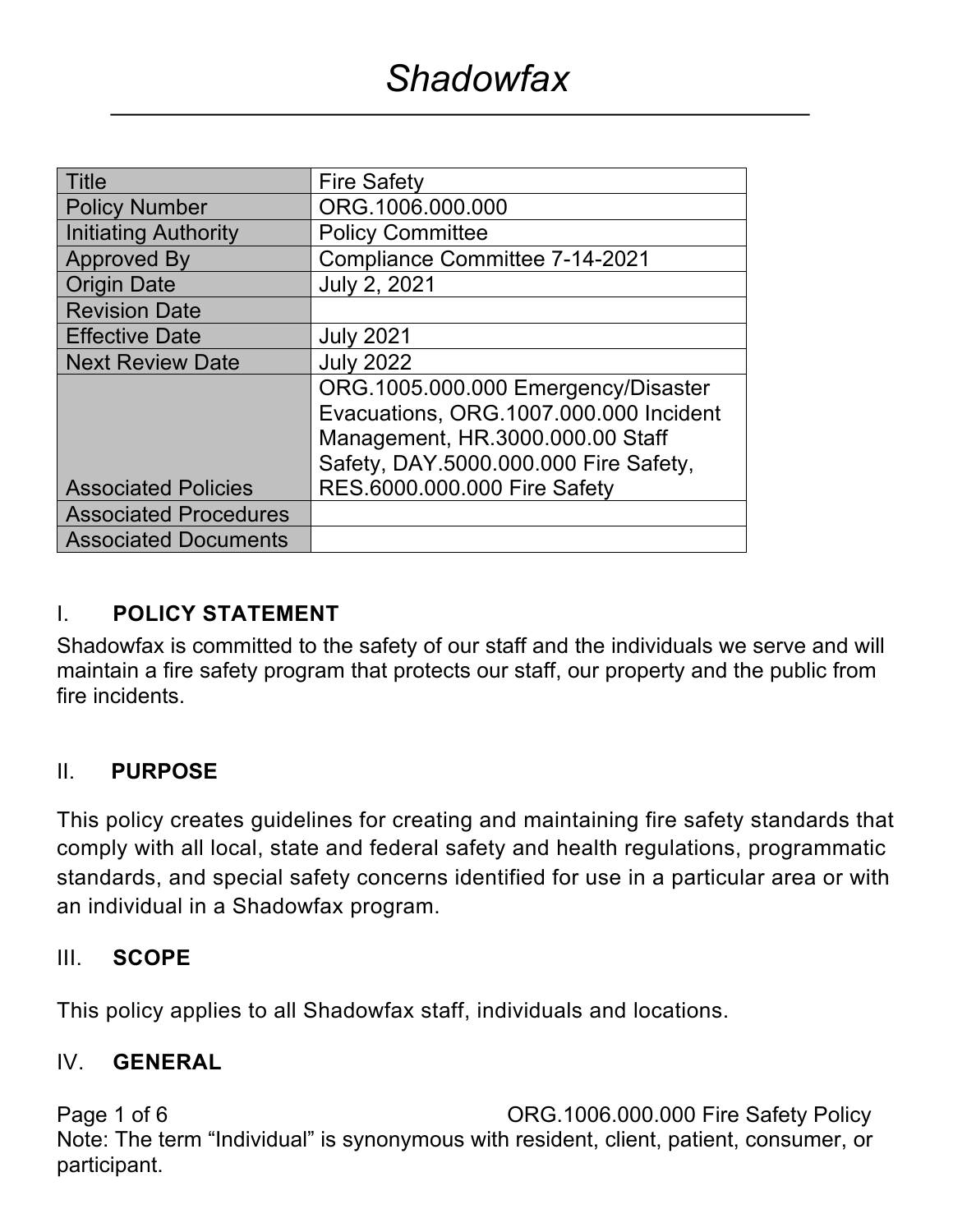Shadowfax facilities shall be operated according to applicable Federal and State laws and regulations. State agencies whose regulations may relate to the operation of a facility include the Department of Environmental Resources, the Department of Labor and Industry, the Department of Health, the Department of Education and the Department of Transportation.

## V. **POLICY**

## *This policy sets forth organization-wide requirements.*

## *Each Shadowfax program shall create and maintain additional fire safety policies and procedures specific to any applicable additional regulatory requirements.*

#### Insurance

Shadowfax's legal entity shall have comprehensive general liability insurance to cover the persons who are on the premises. Shadowfax maintains a current general liability insurance policy document on file in a centralized location.

#### Inspection

Each Shadowfax facility shall have a Fire Safety Inspection procedure to include the requirements specific to the location/program.

Documentation of the date, source and results of the fire safety inspection shall be kept when required per regulation.

#### Fire Drills

Shadowfax will maintain a fire drill plan in accordance with specific regulatory provisions, the plan will be adhered to. Staff, individuals and guests in attendance shall participate in fire drills. The following additional guidance shall be included in the plan:

Page 2 of 6 Contract Contract CORG.1006.000.000 Fire Safety Policy Note: The term "Individual" is synonymous with resident, client, patient, consumer, or participant.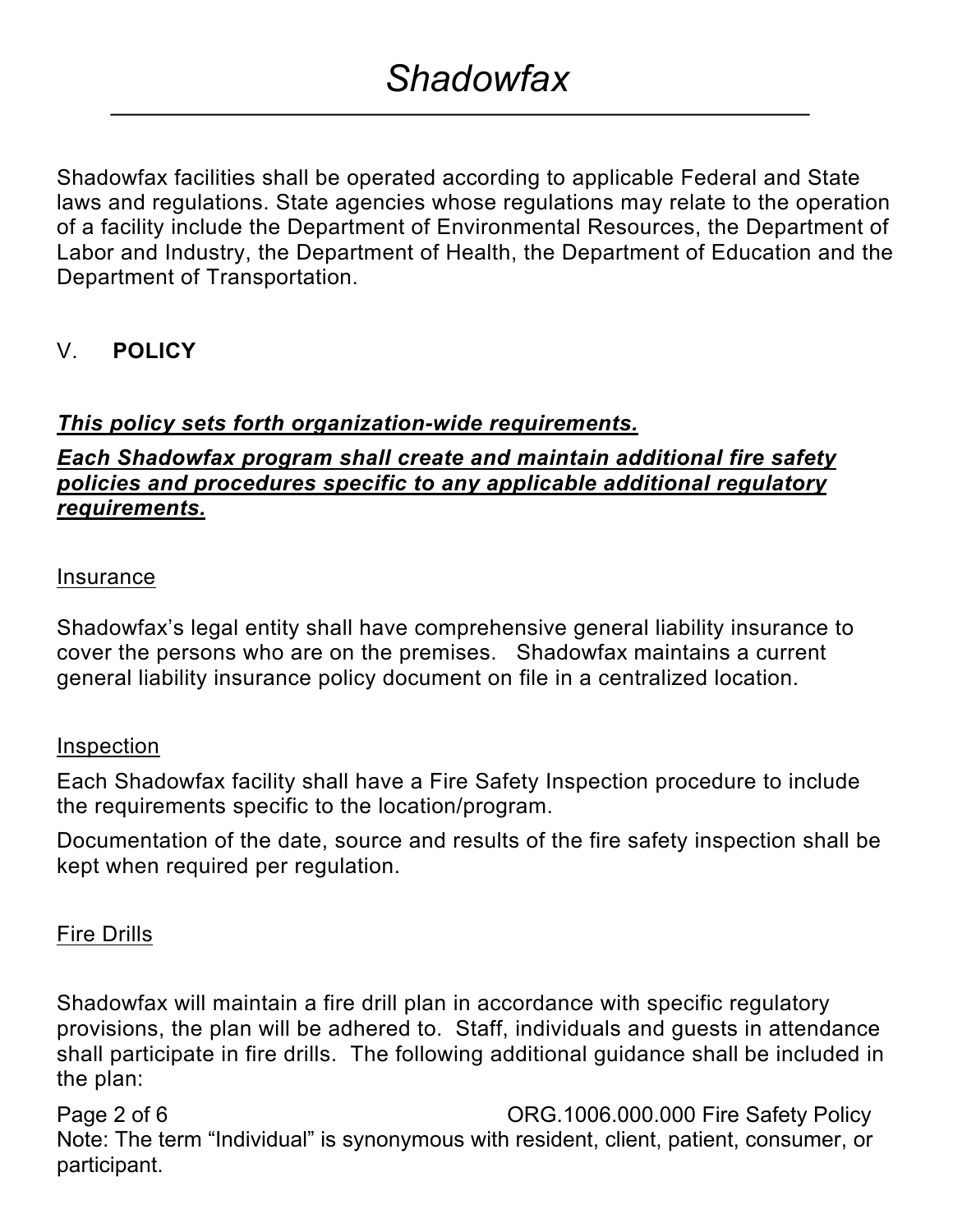- a. Shadowfax will maintain a written Fire Drill Log of the fire drill activity.
- b. Fire drills shall be held at different times of the day or night, or both, if applicable.
- c. Fire drills shall be held during various program activity times.
- d. The fire alarm will be activated during fire drills.
- e. Hypothetical locations of the fire shall be changed for each drill.
- f. Evacuation routes shall be posted, see RES.6000.000.000 Fire Safety policy for requirements for Shadowfax Residential homes.
- g. Evacuation plans shall provide for removal of all persons from the facility in a single trip.

# **Training**

All staff and individuals who are able to participate will be instructed (in the individual's primary language or mode of communication) upon initial admission and reinstructed annually in general fire safety, evacuation procedures, responsibilities during fire drills, and the designated meeting place outside the building in the event of actual fire, and smoking safety procedures. A written record of the date of the training and the participants will be kept. For any individual medically or functionally unable to participate, there shall be documentation specifying why the person could not participate.

# General Facility Requirements

- a. Stairways, halls, doorways, aisles, passageways, and exits from rooms and the building will be unobstructed.
- b. All smoke detectors must be approved by the Department of Labor and Industry or listed by Underwriters Laboratories
- c. Fire extinguishers that meet local fire safety requirements must be accessible to all staff and individuals.
- d. A staff member trained in the operation of the equipment shall check the smoke detectors and fire extinguishers monthly and document the results of the inspection on the Fire Drill Log. If the system is inoperative, notification for repair must be made within 24 hours of the check and repairs completed

Page 3 of 6 CONSERVIATE: CORG.1006.000.000 Fire Safety Policy Note: The term "Individual" is synonymous with resident, client, patient, consumer, or participant.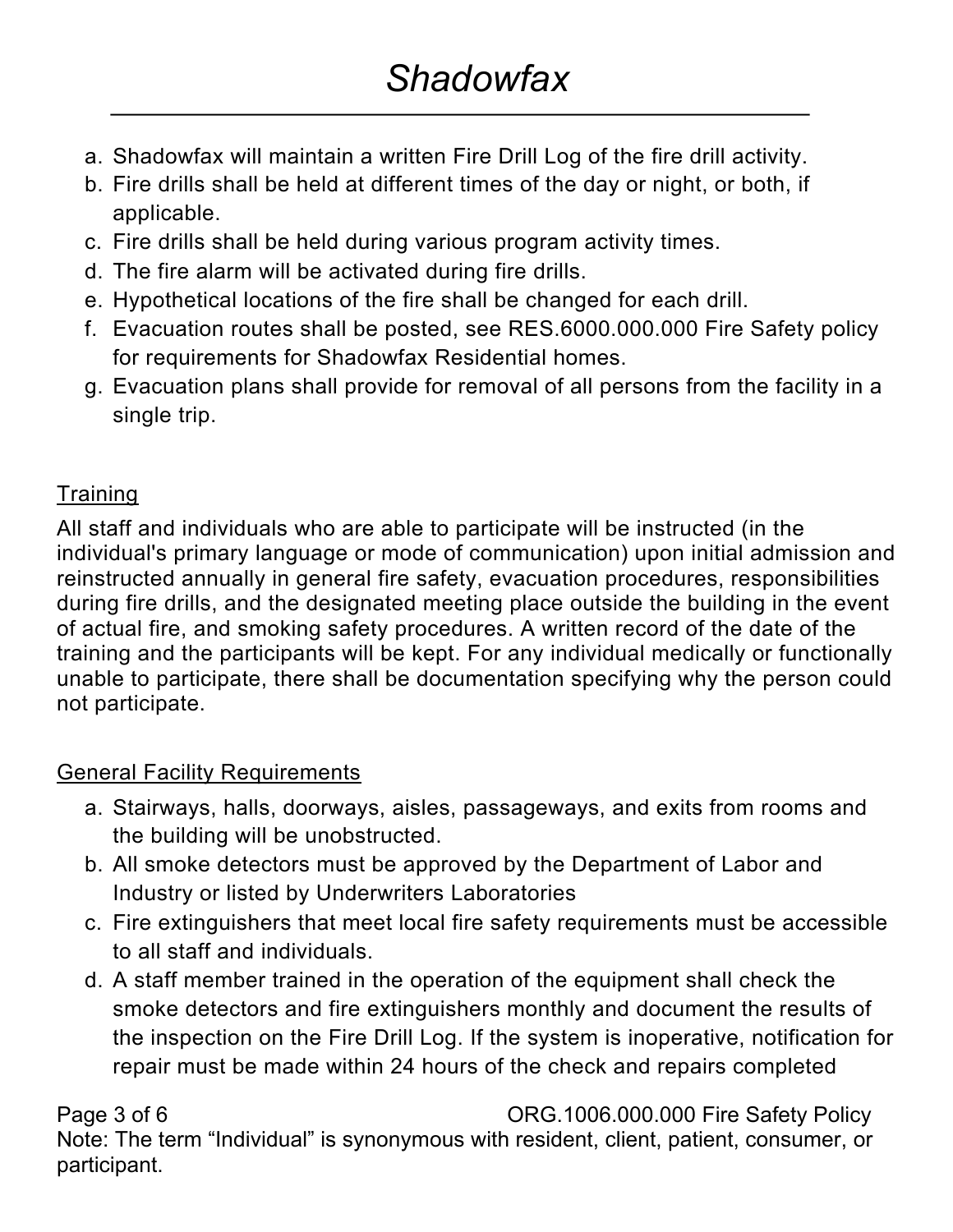within 48 hours of the check.

- e. Portable space heaters are not permitted.
- f. A fixed space heater shall be insulated or equipped with protective guards and shall be approved for use by a local fire safety professional. Written approval of the installation and written approval for use shall be on file at the facility.
- g. Written smoking safety procedures will be kept in the fire safety log at each program and residential location and must be followed as written.
- h. Weapons, firearms and ammunition are prohibited at facility locations.

# Emergency Plans:

There shall be written emergency evacuation procedures that include individual and staff responsibilities, means of transportation, an emergency shelter location and an evacuation diagram specifying directions for egress in the event of an emergency.

An evacuation diagram shall be posted in all areas of the facility. See policy ORG.1005.000.000 Emergency/Disaster policy for additional requirements, and RES.6000.000.000 Fire Safety policy for requirements for Shadowfax Residential homes.

Each Shadowfax facility shall have a written emergency plan that provides for:

- 1. Shelter of individuals during an emergency including shelter in place at the facility and shelter at locations away from the facility premises.
- 2. Evacuation of individuals from the facility building and to a location away from the facility premises. The evacuation routes and evacuation plan to exit the building may be the same as those required relating to fire drills.
- 3. A method for facility staff to contact emergency contacts for individuals as soon as reasonably possible when an emergency situation arises.
- 4. A method for facility staff to inform emergency contacts that the emergency has ended and to provide instruction as to how they can safely be reunited, as applicable.
- 5. Emergency plans shall be reviewed at least annually and updated as necessary. Each review and update of the emergency plan shall be documented in writing and kept on file at the facility location.

Page 4 of 6 Contract Contract CORG.1006.000.000 Fire Safety Policy Note: The term "Individual" is synonymous with resident, client, patient, consumer, or participant.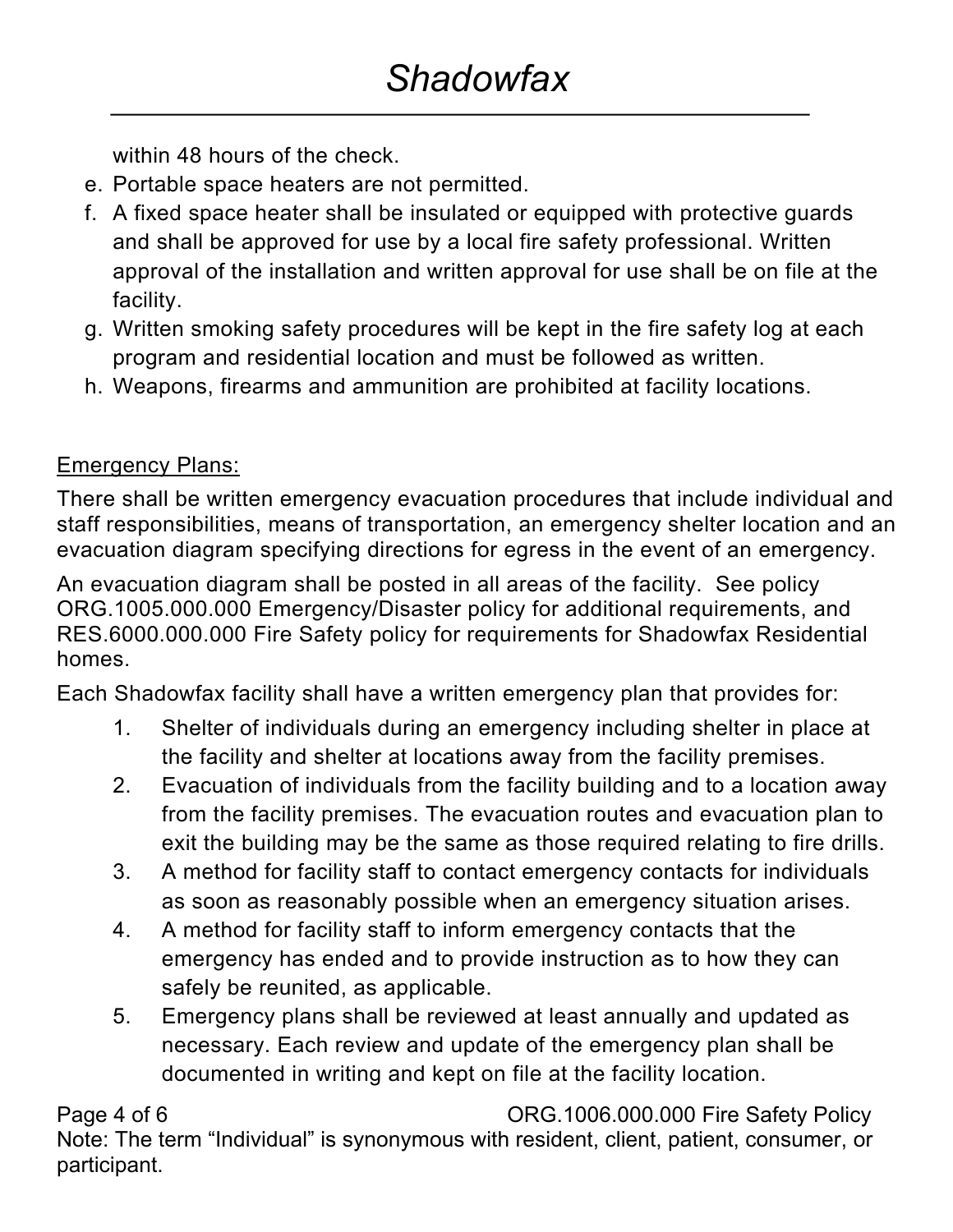- 6. Each facility person shall receive training regarding the emergency plan at the time of initial employment, on an annual basis and at the time of each plan update. The date of each training and the name of each facility person who received the training shall be documented in writing and kept on file at the facility.
- 7. The emergency evacuation plan shall be posted in the facility at a conspicuous location, see RES.6000.000.000 for requirements for Shadowfax Residential homes.
- 8. A copy of the emergency evacuation plan and subsequent plan updates shall be provided to the county emergency management agency for the facility location.
- 9. The telephone number of the nearest hospital, police department, fire department, ambulance and poison control center shall be posted by each telephone in the facility.

Evacuation plans shall provide for removal of all persons from the facility in a single trip.

# VI. **OVERSIGHT**

Shadowfax's Compliance Committee or their designee(s) (the "Approved By") shall be in charge of the administration of this Policy. The Approved By responsibilities include:

1. Identifying the action steps to come into compliance and directives to maintain compliance and implement the action steps.

- 2. Periodically reviewing this Policy and monitoring compliance to it.
- 3. Training responsible parties on their obligations under the Policy.

Page 5 of 6 CONSERVIATE: CORG.1006.000.000 Fire Safety Policy Note: The term "Individual" is synonymous with resident, client, patient, consumer, or participant.